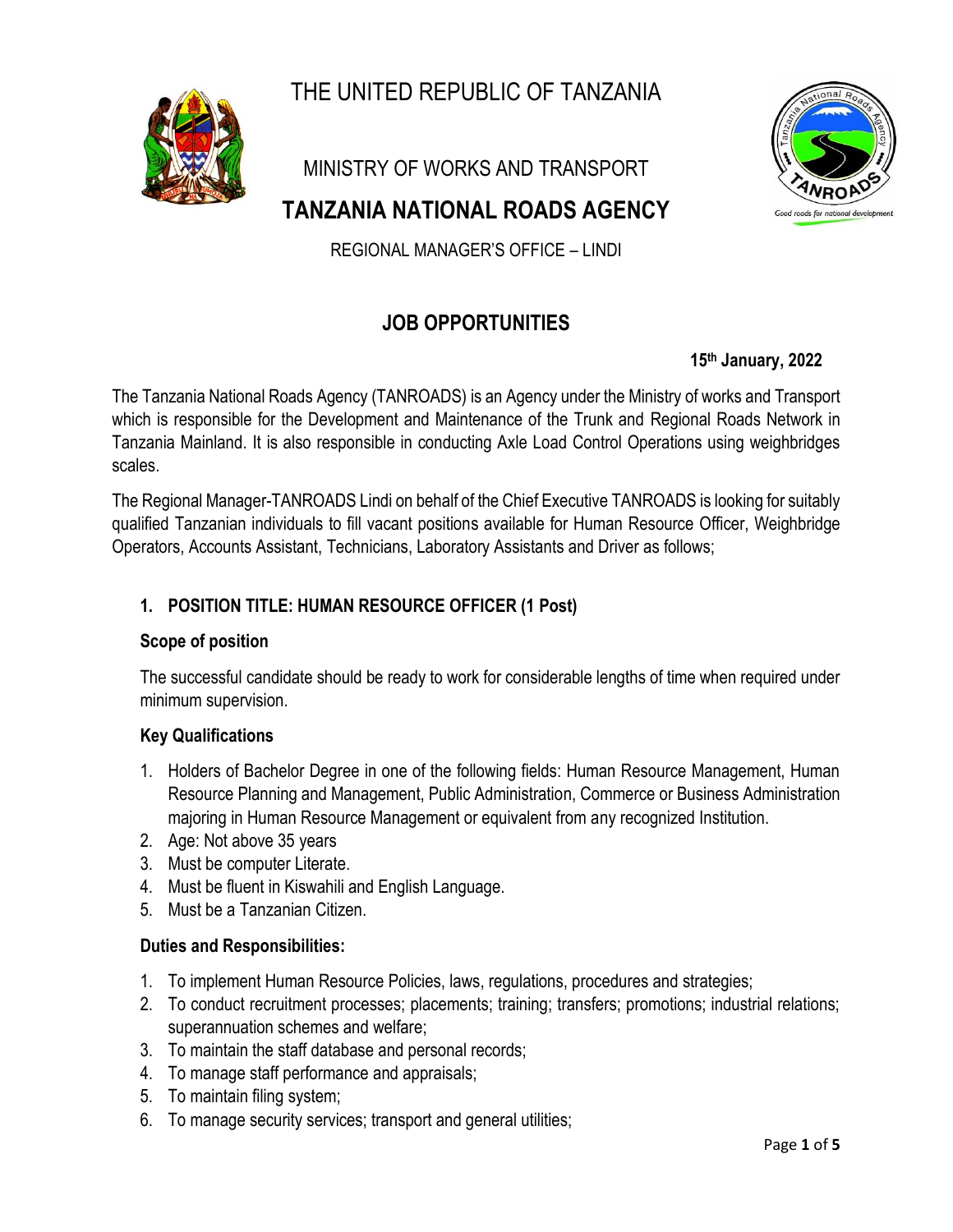- 7. To manage office equipment; buildings and grounds; and
- 8. To perform such other related duties as may be assigned by the Supervisor.

# **2. POSITION TITLE: WEIGHBRIDGE OPERATOR (3 POSTS).**

### **Scope of position**

The successful candidate should be ready to work for considerable lengths of time when required under minimum supervision.

### **Key Qualifications**

- 1. Holder of Full Technician Certificate (FTC) or Diploma in Civil, Mechanical, Electrical or any other Engineering field from recognized learning Institution/College.
- 2. Age: Not above 35 years
- 3. Must be Computer Literate
- 4. Must be Fluent in Kiswahili and English Language
- 5. Must be a Tanzanian Citizen.

### **Duties and Responsibilities**:

He/she shall be responsible for undertaking activities as described in the East African Community Vehicle Load Control (Enforcement Measures, Special Roads and Vehicle Dimensions) Regulations (2018) and Weighbridge Operational Manual (2018).

Specific activities shall include:

- 1. To weigh all Vehicles passing on Weighbridge as per required Laws.
- 2. To verify Vehicle dimensions for permit issuance.
- 3. To calculate overload charges.
- 4. To supervise of technical equipment at weighbridge station.
- 5. To detain Vehicles contravening axle load control Acts.
- 6. To provide advice to transporters in case of non-compliance with vehicle dimension limits.
- 7. To perform other related duties as may be assigned by superiors.

# **3. POSITION TITLE: ACCOUNTS ASSISTANT (1 POST)**

### **Scope of position**

The successful candidate should be ready to work for considerable lengths of time when required under minimum supervision.

# **Key Qualifications**

- 1. Holder of Diploma in Accountancy from any recognized learning Institution; or equivalent qualification recognized by NBAA (ATEC II);
- 2. Age Limit: Not above 35 years of age
- 3. Computer Literate
- 4. Must be fluent in Kiswahili and English languages;
- 5. Must be a Tanzanian Citizen.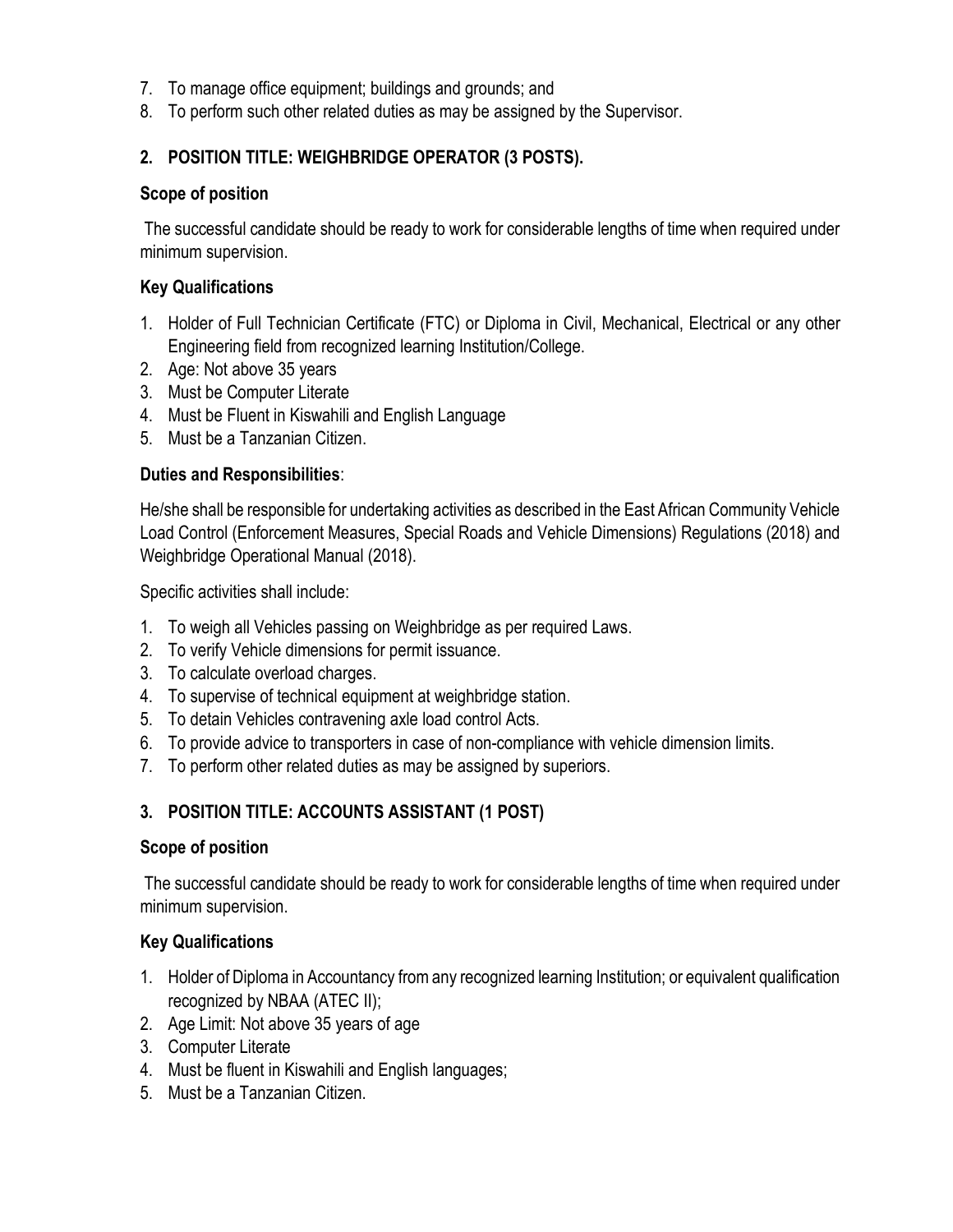### **Duties and Responsibilities**: -

- 1. To collect all weigh bridge charges (fees) according to weighbridge report form;
- 2. To seek current USD exchange rates issued by Bank of Tanzania for case of imposing charges that are equivalent to Tanzania shillings and keep exchange rate records;
- 3. To fill all necessary records timely and keep register area neat;
- 4. To produce control number to transporter for payments;
- 5. To verify payments done through control number by using POS machine;
- 6. Performing other duties as may be assigned from time to time by Supervisor.

# **4. POSITION TITLE**: **TECHNICIAN (2 POSTS)**

# **Scope of position**

The successful candidate should be ready to work for considerable lengths of time when required under minimum supervision.

### **Key qualifications**

- 1. Must be a holder of Ordinary Diploma or Full Technician Certificate in Civil Engineering, Highway Engineering, Transportation Engineering or equivalent qualifications from any recognized Institution.
- 2. Age: Not above 35 years
- 3. Must be computer literate.
- 4. Must be fluent in Kiswahili and English Language.
- 5. Self-motivation, able to work under pressure outside working hours with minimum supervision.
- 6. Must be a Tanzanian Citizen.

# **Duties and responsibilities**:

- 1. To inspect and reports on roads and bridge maintenance works;
- 2. To supervise road and bridge maintenance works;
- 3. To measure and certifies works for payment;
- 4. To undertake road inventory and condition survey;
- 5. To undertake road traffic count;
- 6. To carry out in situ testing;
- 7. To undertake laboratory tests and to monitor tests results and trends;
- 8. To prepare invoices for materials testing;
- 9. To undertake laboratory apparatus and equipment calibration;
- 10. To prepare site report; and
- 11. To perform such other related duties as may be assigned by the Supervisor.

# **5. POSITION TITTLE: LABORATORY ASSISTANTS (2 POSTS)**

# **Scope of position**

The successful candidate should be ready to work for considerable lengths of time when required under minimum supervision.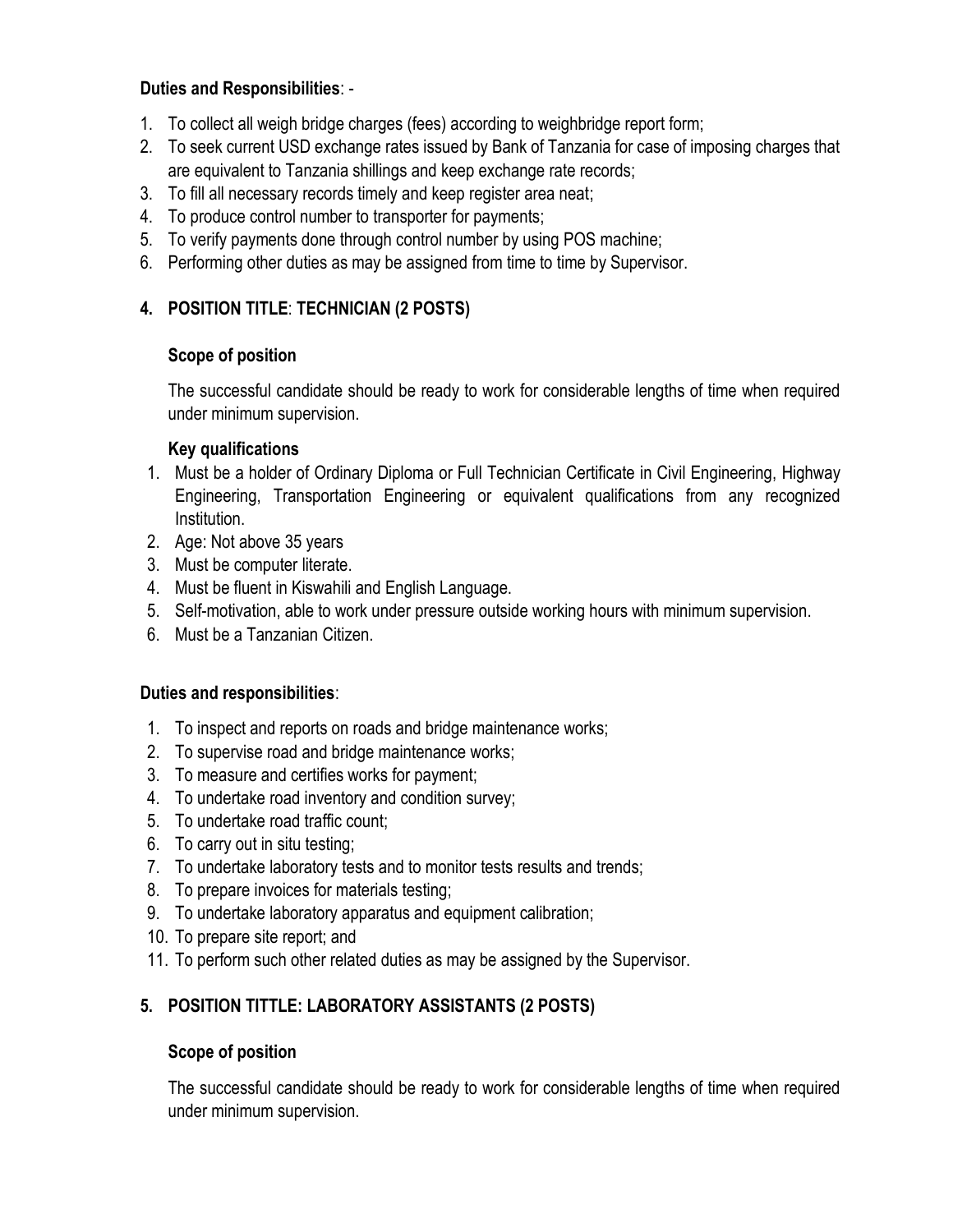### **Key qualifications**

- 1. Holders of Certificate (NTA Level 5) or National Vocational Award Level II (NVA Level II) in one of the following fields: Masonry, Road Construction and Maintenance or equivalent qualifications from recognized institution.
- 2. Must be computer literate.
- 3. Age: Not above 35 years.
- 4. Must be a Tanzanian Citizen.

### **Duties and responsibilities**:

- 1. To clean Laboratory premises;
- 2. To carry out insitu testing;
- 3. To maintain laboratory apparatus and equipment;
- 4. To undertake laboratory tests and monitor tests results and trends; and
- 5. To perform such other related duties as may be assigned by the Supervisor.

# **6. POSITION TITTLE: DRIVER (1 POST)**

### **Scope of position**

The successful candidate should be ready to work for considerable lengths of time when required under minimum supervision.

### **Key qualifications**

- 1. Holders of Certificate of Secondary Education Examination with Basic Driving Course offered by VETA or any other recognized institution and driving license Grade C or E with good track record in driving for not less than one (1) year.
- 2. At least three years' Experience
- 3. Age: Not above 35
- 4. Must be a Tanzanian Citizen.

Apart from professional qualifications requirements outlined in the position, candidates to assume the positions must be trustworthy, responsible, reliable, accountable and with high degree of integrity.

# **General Conditions**

- 1. All applicants must be a Tanzania Citizens.
- 2. Applicants must attach an up-to- date Curriculum Vitae (CV) having reliable contacts, i.e. postal address, e-mails and telephone numbers.
- 3. Applicants should apply on the strength of the information given in this advertisement.
- 4. Applicants must attach their detailed relevant certified copies of academic certificates.
- 5. **Testimonials, Partial transcripts and result slips** will not be accepted.
- 6. Applicants should indicate three referees with their reliable contacts.
- 7. Certificates from foreign examination bodies should be certified by TCU, NACTE, or NECTA
- 8. Only short-listed candidates will be contacted for interview.
- 9. Deadline for submission of application is 11<sup>th</sup> February, 2022.